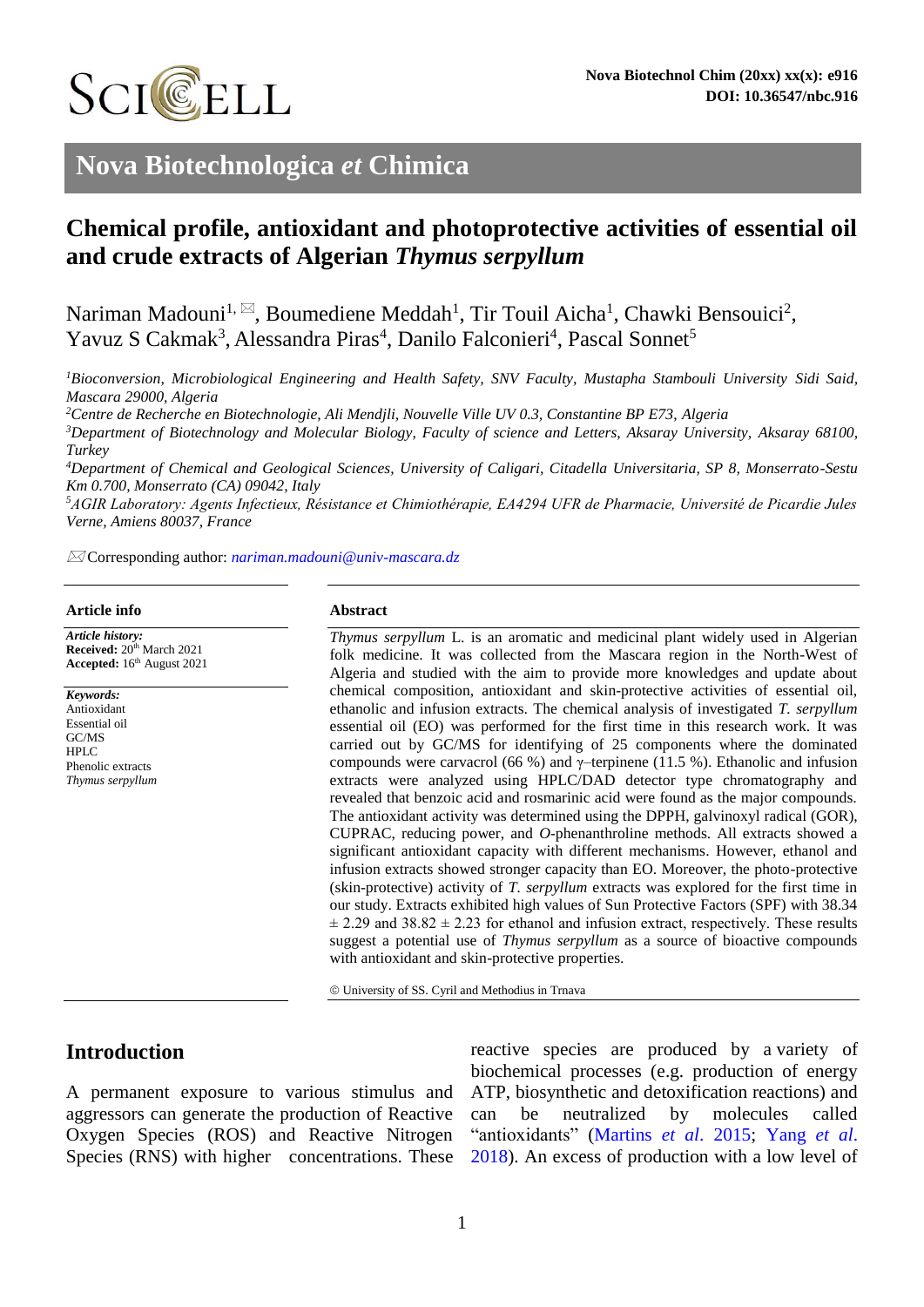antioxidants can lead to the appearance of almost all pathologies such as inflammations, cancer, Alzheimer, aging and skin diseases [\(Kindl](#page-8-1) *et al*. [2015\)](#page-8-1). Therefore, some studies are in quest for natural products that can be applied orally or topically to ameliorate skin reactions, reverse and block UV radiations [\(Korać and Khambholja](#page-8-2) [2011\)](#page-8-2). In food processing, one of the main problems is lipid oxidation that can occur especially during storage and distribution, leading to the development of disagreeable flavors and potential occurrence of toxic substances [\(Shahidi](#page-9-1)  [and Ho](#page-9-1) [2007\)](#page-9-1). As a preventive strategy the antioxidants are remarkably used as additives. Therefore, an increasing interest in natural antioxidants provides aromatic and medicinal plants as an alternative [\(Zehiroglu and Sarikaya](#page-9-2)  [2019\)](#page-9-2). Among these plants, those belonging to *Thyme* genus comprising of 215 species, mainly prevalent in Mediterranean regions, North Africa, South Europe, and Asia (Jarić *et al*[. 2015\)](#page-8-3). *Thymus serpyllum* L. known as wild thyme and called "Zaatar" in regional language, grows naturally in the Mascara Mountains. Since antique times, infusions and decoctions of wild thyme were used in folk medicine. Fresh and dry leaves are used in Mediterranean kitchen as flavoring and preservative food agent [\(Nikolić](#page-8-4) *et al*. 2014). Based on the bioactivity of wild thyme reported in literature and no such investigations were performed about *T. serpyllum* of the Mascara region, the aim of this study was to explore the chemical profile and to determinate different mechanisms of antioxidant potential of EO, ethanol and infusion extracts. Further a skin-protective activity was investigated to estimate the sun protection factor (SPF).

# **Experimental**

# *Plant material and reagents*

The aerial parts of investigated *Thymus serpyllum* L. were gathered during the flowering stage (May – July 2019) in the North-West of Algeria (Mascara region). Botanical identification was achieved by Prof. Benhassaini Hachemi and the voucher specimen (E01/LBV/UDL/2019) has been deposited at the Herbarium. The collected material

(leaves and flowers) was dried in shade at a temperature  $28 - 30$  °C for 10 days, then grinded into fine powder.

The chemical products and reagents used in all experiments were: 1,1-diphenyl-2-picrylhydrazyl (DPPH), neocuproine, 6-hydroxy-2,5,7,8 tetramethylchroman-2-carboxylic acid (Trolox), trichloroacetic acid (TCA), 1,10-phenanthroline, potassium ferricyanide, ethanol, methanol, acetone (all were obtained from Sigma-Aldrich GmbH, Sternheim, Germany. The iron (III) chloride  $(FeCl<sub>3</sub>)$ , ammonium acetate, and copper  $(II)$ chloride  $(CuCl<sub>2</sub>)$  were obtained from Biochem Chemopharma (Cosne-Cours-sur-Loire, France). Magnetic stirrer and Clevenger were used for preparation of crude extracts and essential oil respectively. Antioxidant and photoprotective activities were carried out on a 96-well microplate reader EnSpire Multimode Plate Reader (PerkinElmer, Inc., Walthman, USA).

# *Extracts preparation*

Essential oil (EO) was isolated by hydro-distillation using Clevenger apparatus for 3 h. The yield (%) was given as weight of EO on weight of 100 g plant powder (w/w). In order to prepare an ethanolic extract, 20 g of plant powder was extracted by 200 mL of ethanol for 24 h under stirring in the dark. Taking in consideration that wild thyme is traditionally used as a tea infusion; 200 mL of boiling distilled water is poured over 20 g of plant powder. The mixture was left for 30 min with occasional agitation. Extracts were filtered and evaporated under reduced pressure until dryness. The obtained EO, ethanol and infusion extracts were stored in dark glass bottles in the freezer (-20 °C) until characterizations (GC/MS, HPLC) and antioxidant evaluations.

# *GC/MS analysis*

Extracted EO was analyzed using gas chromatography (GC) and gas chromatographymass spectrometry (GC/MS). Analytical gas chromatography-flame ionization detector (GC/FID) was performed using an Agilent chromatograph fitted with the Agilent 7683B autosampler (Agilent Technologies, Inc., Santa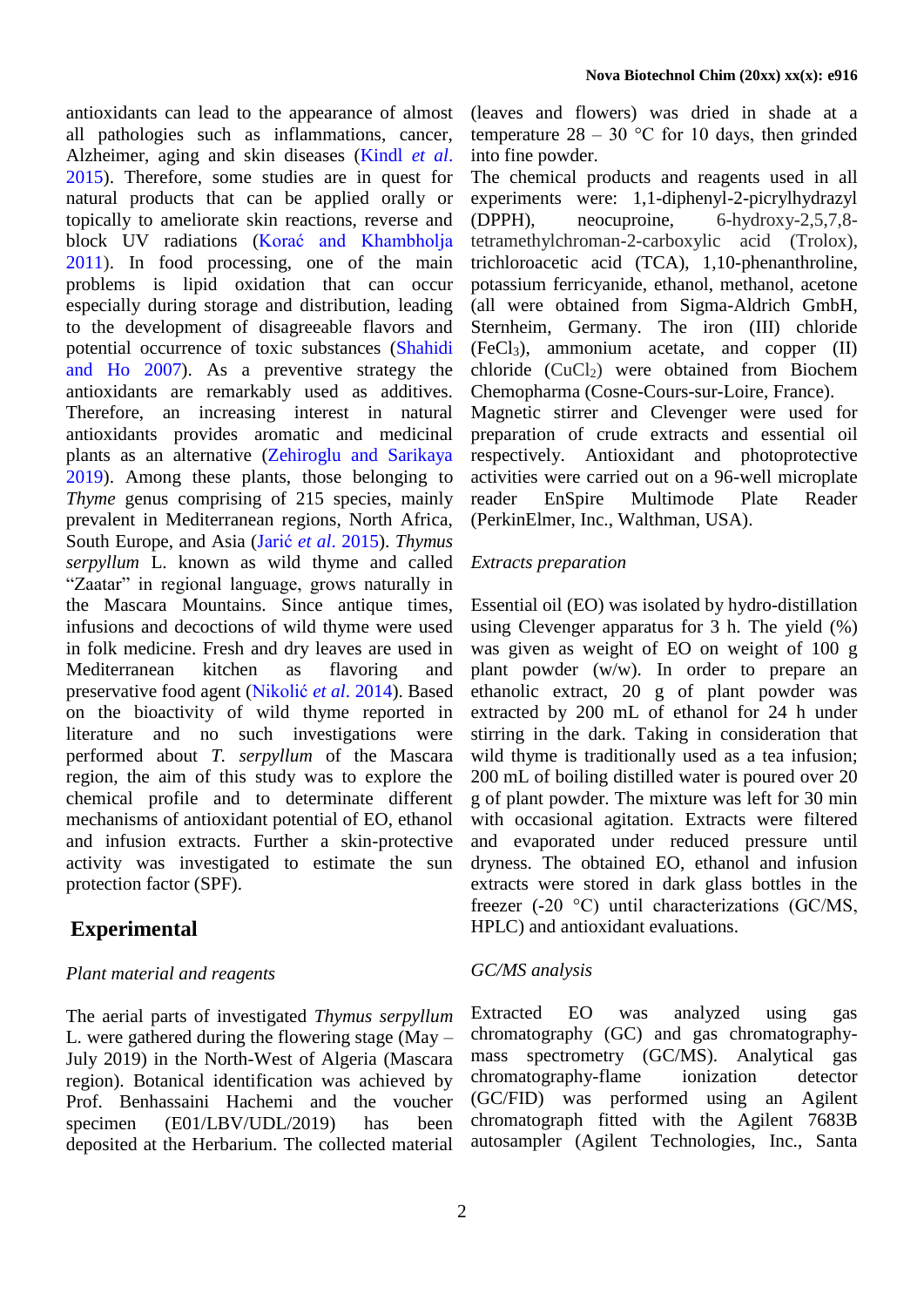Clara, USA) (1 : 20 split ratio), fused silica column and dual flame ionization detectors (FID). The operation conditions were as follows: volume of 1  $\mu$ l sample (diluted in n-hexane 1 : 100, w/w) was injected and helium was used as a carrier gas. EO analysis was carried out by GC/MS system consisted of a gas chromatograph (Agilent Model 6890N, Santa Clara, CA) with HPL capillary column and connected to a quadruple mass spectrometer detector. The operating conditions for GC analysis were the same as described above for GC/FID. The MS conditions were as follows: ionization energy voltage 70 ev; quadruple temperature 150 °C; interface temperature 205 °C and mass spectra scan at a rate of 5 scan/S. Identification of sample compounds was performed by making comparison of their mass spectra with NIST 02 data and Adams mass spectra libraries. Premised on GC/FID peak areas without FID response factor correction, the percentage of each component was estimated.

#### *HPLC characterization*

Phenolic characterization was achieved following the method described by [Caponio](#page-8-5) *et al*. (1999). With minor modifications qualitative and quantitative evaluation were performed using the HPLC instrument HP-Agilent 1292 infinity on C18 column with DAD diode array detector. Extracts were prepared in a concentration of  $20 \text{ mg.mL}^{-1}$ and the injected volume into the column was 10 µL. The mobile phase used was a 3 % acetic acid (v/v) in (A) water and (B) methanol. Elution gradient was used as follows: 93 % A/ 7 % B for 0.1 min, 72 % A/ 28 % B for 20 min, 75 % A/ 25 % B for 8 min, 70 % A/ 30 % B for 7 min and 15 min a similar gradient was 67 % A/ 33 % B for 10 min, 58 % A/ 42 % B for 2 min, 50 % A/ 50 % B for 8 min, 30 % A/ 70 % B for 3 min, 20 % A/ 80 % B for 2 min and 100 % B in 5 min till the end of the run [Abdulqadir](#page-7-0) *et al*. (2018). Detection of eluates was carried out at 278 nm and retention times of analyzed phenolic compounds were compared with the following available pure standards: gallic acid, (+)-catechin, chlorogenic acid, caffeic acid, hydroxybenzoic acid, epicatechin, syringic acid, coumaric acid, transferrulic acid, sinapic acid, benzoic acid, hesperidin, rosmarinic acid, cinnamic acid and quercetin. The quantitative analysis was determined using external calibration curve of each standard and the results were expressed as  $\mu$ g.g<sup>-1</sup> of extract.

#### *DPPH free radical scavenging assay*

The antioxidant effect of extracts in scavenging DPPH (2, 2-diphenyl-1-picrylhydrazyl) free radical was evaluated according to El [Aanachi](#page-8-6) *et al.* [\(2020\).](#page-8-6) About 40µL of sample ranging at different concentrations was added to160 µL DPPH methanol solution (0.1 mM). After 30 min of incubation, absorbances were read at 517 nm. The antioxidant standard used is Trolox. The results were expressed as 50 % inhibition concentration  $(IC_{50})$  and mentioned as means  $\pm$  SD data.

#### *Galvinoxyl free radical scavenging activity (GOR)*

GOR scavenging assay was determined according to the described method of Shi *et al*[. \(2001\).](#page-9-3) A volume of 40 μL of sample at different concentrations was added to 160 μL of methanolic solution of galvinoxyl (0.1 mM). After 120 min incubation, the absorbance was evaluated at 428 nm. Methanolic galvinoxyl solution was used as a control and Trolox as a standard.

#### *Reducing power assay*

The reducing power of tested samples was performed according to [Gali and Bedjou \(2019\),](#page-8-7) with minor modifications. 10 µL of sample was mixed with 40 μL of phosphate buffer 0.2 M (pH 6.6), 50  $\mu$ L of 1 % K<sub>3</sub>Fe(CN)6 and then the plate was incubated at 50 °C for 20 min. 50 μL of 10 % TCA (trichloroacetic acid), 40  $\mu$ L H<sub>2</sub>O and 10  $\mu$ L of 0.1 % FeCl<sup>3</sup> (ferric-chloride) were added. The absorbance of the resulting mixture was measured at 700 nm and results were expressed as absorbance  $A_{0.50}$   $\mu$ g.mL<sup>-1</sup> which represented the concentration producing 0.5 absorbance.

#### *CUPRAC assay*

The cupric reducing antioxidant ability was performed according to the CUPRAC method of Apak *et al*[. \(2004\).](#page-7-1) In each well of the microplate a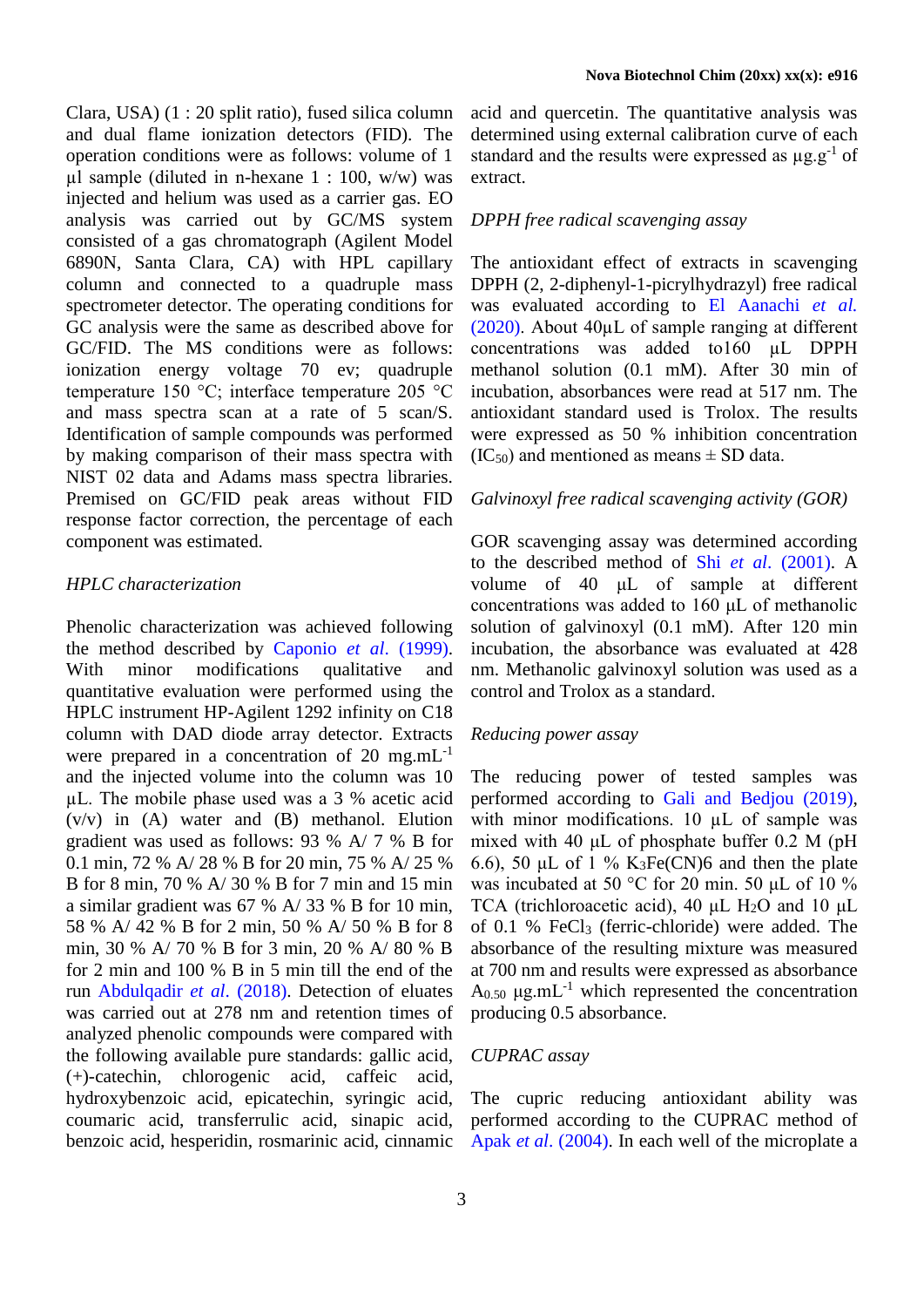mixture was constituted with 40 µL of sample, 60 µL ACNH4 (ammonium acetate) buffer, pH 7.50, 50 µL neocuproine and 50 µL of  $CuCl<sub>2</sub>·2H<sub>2</sub>O$ (copper II chloride solution). The absorbance was measured at 450 nm after 60 min of incubation. Results had been given as absorbance  $A_{0.5}$   $\mu$ g.mL<sup>-1</sup>.

#### *Phenanthroline assay*

The evaluation of phenantroline activity was carried out in accordance with the method described by [Szydlowska-Czerniaka](#page-9-4) *et al*. (2008). Briefly, into 96 well round-bottomed plate 10 μL of extract at various concentrations were placed, then 30 μL of *O*-phenanthroline (0.5 %), 50 μL of FeCl<sup>3</sup>  $(0.2 \%)$ , and 110 µL of methanol were added. After 20 min of incubation in the dark at 30 °C, the absorbance was measured at 510 nm. The values of the measurements have been expressed as A<sub>0.5</sub> µg.mL<sup>-1</sup>.

#### *Photoprotective (skin-protective) activity*

The photoprotective activity was achieved following [Mansur](#page-8-8) *et al*. (1986) and [El Aanachi](#page-8-9) *et al.* [\(2021\).](#page-8-9) The samples were prepared at a concentration of 2 mg.ml<sup>-1</sup> diluted in absolute ethanol and then analyzed at wavelengths from 290 to 320 nm (UV) with spans of 5 nm, using ethanol as a blank. SPF was calculated using the formula [\(Eq. 1\)](#page-3-0):

<span id="page-3-0"></span>
$$
SPF_{\text{spectrophotometric}} = CFx \sum_{290}^{320} EE(\lambda) x I(\lambda) x Abs(\lambda)
$$
\n(1)

Where:  $EE(\lambda)$  is the erythemal effect spectrum. I(λ) is solar intensity spectrum. Abs $(λ)$  is absorbance. CF is the correction factor  $(= 10)$ . EE( $\lambda$ ) and I( $\lambda$ ) are steady values.

### *Statistical analysis*

Experimental tests were achieved in triplicate  $(n =$ 3) and results were given as means with standard deviation (mean  $\pm$  SD). Values of IC<sub>50</sub> and A<sub>0.5</sub> for *in vitro* antioxidant activities were estimated by linear regression analysis and statistical significances were established at P≤0.05 using variance analysis ANOVA One-way and Tukey test (multiple range comparison).

### **Results**

#### *Chemical composition of essential oil*

The chemical profile of *T. serpyllum* EO from the Mascara region was described for the first time in this research and the chromatogram is presented in [\(Fig. 1\)](#page-3-1). The obtained EO was light yellow in color, had a strong smell and yielded at 5.66 % (w/w).



<span id="page-3-1"></span>**Fig. 1.** Chromatogram of *Thymus serpyllum* essential oil.

Identified compounds with relative amounts and retention times are illustrated in [Table 1](#page-4-0) where, twenty-five compounds were found. Carvacrol was detected as the main component at 66 % of the essential oil. The γ-terpinene was detected at (11.5 %), thymol (7.5 %) and *p*-cymen (3.9 %). In lower percentages, other components were present as αpinene, linalool, myrcene, and α-thujene.

#### *Determination of phenolic profile*

Ethanolic and infusion extracts of *T. serpyllum* were analyzed by HPLC-DAD detector type. The investigation of the phenolic pattern was performed using 15 phenolic standards. Results are in [Table 2](#page-5-0) and were expressed in  $\mu$ g.g<sup>-1</sup> of extract. Rosmarinic acid was the main component of infusion (17,250  $\mu$ g.g<sup>-1</sup>), followed by benzoic acid (5,200  $\mu$ g.g<sup>-1</sup>)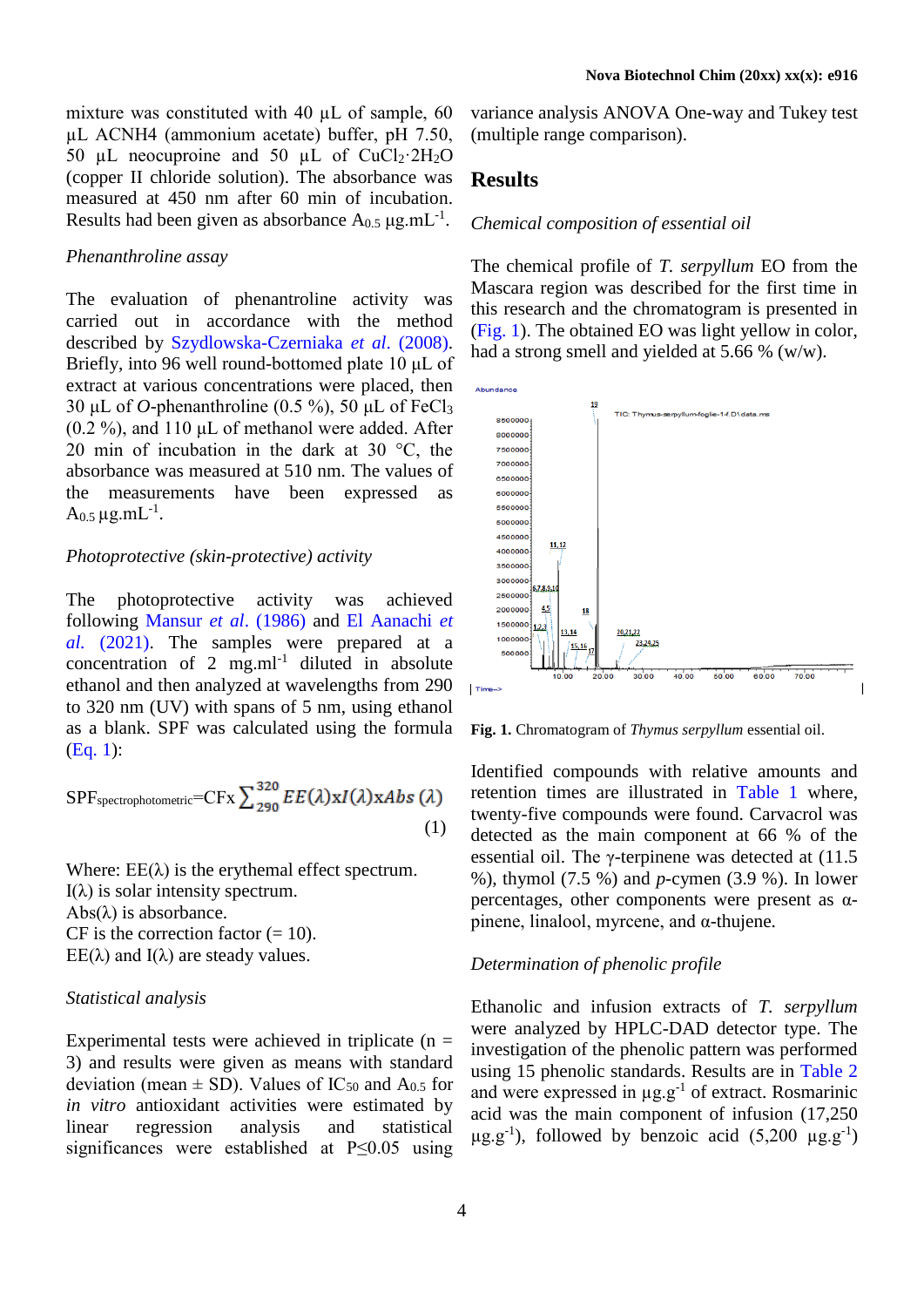and hydroxybenzoic acid  $(1,020 \mu g.g^{-1})$ . Besides the abundant compounds in ethanolic extract were benzoic acid and hydroxybenzoic  $(2,450 \mu g.g^{-1})$ , 1,340 µg.g-1 ). Syringic acid, coumaric acid, and sinapic acid were detected  $(50 \mu g.g^{-1}, 60 \mu g.g^{-1},$ and 70  $\mu$ g.g<sup>-1</sup>, respectively) in the ethanolic extract and not identified in the infusion. Quercetin was not found in both extracts.

#### *Antioxidant activities*

For the anti-radical scavenging ability test, the DPPH and galvinoxyl free radicals were used. According to results of the DPPH scavenging assay mentioned in [Table 3,](#page-5-1) the ethanolic and infusion extracts proved that both presents an excellent scavenging activity with an IC<sub>50</sub> values of (25.12  $\pm$ 0.23 and 29.14  $\pm$  0.41 µg.mL<sup>-1</sup>, respectively). The EO have shown the lowest radical scavenging activity with  $IC_{50}$  (>100  $\mu$ g.mL<sup>-1</sup>). These results are

less than antioxidant standard Trolox  $(5.12 \pm 0.21)$  $\mu$ g.mL<sup>-1</sup>). For GOR free radical assay, the results are indicated in [Table 3,](#page-5-1) where ethanolic and infusion extract revealed a similar activity with values of IC<sub>50</sub> (24.56  $\pm$  1.69 and 25.13  $\pm$  0.82  $\mu$ g.mL<sup>-1</sup>). The results of the ferric reducing power presented in [Table 3](#page-5-1) showed that the ethanolic extract exhibited the lower  $A_{0.5}$  (31.70  $\pm$  2.31)  $\mu$ g.mL<sup>-1</sup>) in meaning, the highest activity in comparison with infusion extract and EO (33.04  $\pm$ 1.84 and  $>100 \mu g.mL^{-1}$ , respectively). Analysis data of CUPRAC assay mentioned in [Table 3](#page-5-1) indicated that ethanolic extract showed the best reducing copper transition metals with an  $A_{0.5}$  $(17.83 \pm 0.54 \text{ µg.mL}^{-1})$  close moderately to Trolox  $(8.69 \pm 0.14 \text{ µg.mL}^{-1})$ , and ascorbic acid  $(8.31 \pm 1.01)$ 0.15  $\mu$ g.mL<sup>-1</sup>). Infusion and EO presented A<sub>0.5</sub> values of  $(23.25 \pm 0.46 \text{ and } 37.30 \pm 2.20 \text{ µg.mL}^{-1})$ respectively.

<span id="page-4-0"></span>**Table 1.** Chemical composition in (%) of essential oil from *Thymus serpyllum* by GC/MS with retention indices on HP-5MS capillary column.

| Peak                    | <b>Tr</b> | <b>Tr</b> | RI      | Compound                 | Formula         | <b>Class</b> | Area |
|-------------------------|-----------|-----------|---------|--------------------------|-----------------|--------------|------|
|                         | [sec]     | [min]     | [log.   |                          |                 |              | [%]  |
|                         |           |           | Kovats] |                          |                 |              |      |
| 1                       | 303       | 5.0422    | 929     | $\alpha$ -Thujene        | $C_{10}H_{16}$  | MH           | 1.0  |
| $\overline{\mathbf{c}}$ | 313       | 5.2171    | 937     | $\alpha$ -Pinene         | $C_{10}H_{16}$  | MH           | 2.0  |
| 3                       | 335       | 5.5843    | 952     | Camphene                 | $C_{10}H_{16}$  | MH           | 0.1  |
| $\overline{4}$          | 378       | 6.3056    | 979     | $\beta$ -Pinene          | $C_{10}H_{16}$  | MH           | 0.1  |
| 5                       | 400       | 6.6685    | 991     | Myrcene                  | $C_{10}H_{16}$  | MH           | 1.1  |
| $\epsilon$              | 425       | 7.0838    | 1005    | $\gamma$ -Phellandrene   | $C_{10}H_{16}$  | MH           | 0.2  |
| 7                       | 436       | 7.2630    | 1012    | iso-Sylvestrene          | $C_{10}H_{16}$  | MH           | 0.1  |
| $8\,$                   | 448       | 7.4597    | 1018    | $\alpha$ -Terpinene      | $C_{10}H_{16}$  | MH           | 1.7  |
| 9                       | 463       | 7.7089    | 1027    | p-Cymene                 | $C_{10}H_{14}$  | MH           | 3.9  |
| 10                      | 471       | 7.8444    | 1031    | Limonene                 | $C_{10}H_{16}$  | <b>MH</b>    | 0.6  |
| 11                      | 509       | 8.4827    | 1050    | $(E)$ - $\beta$ -Ocimene | $C_{10}H_{16}$  | MH           | 0.1  |
| 12                      | 532       | 8.8717    | 1062    | $\gamma$ -Terpinene      | $C_{10}H_{16}$  | MH           | 11.5 |
| 13                      | 594       | 9.9034    | 1089    | Terpinolene              | $C_{10}H_{16}$  | <b>MH</b>    | 0.1  |
| 14                      | 61        | 10.3187   | 1099    | Linalool                 | $C_{10}H_{18}O$ | MO           | 2.0  |
| 15                      | 771       | 12.8542   | 1167    | Borneol                  | $C_{10}H_{18}O$ | <b>MO</b>    | 0.2  |
| 16                      | 801       | 13.3439   | 1178    | Terpinene-4-ol           | $C_{10}H_{18}O$ | <b>MO</b>    | 0.2  |
| 17                      | 966       | 16.1023   | 1246    | Carvacrol methyl ether   | $C_{10}H_{16}O$ | Phpr         | 0.3  |
| 18                      | 1090      | 18.1701   | 1293    | Thymol                   | $C_{10}H_{14}O$ | MO           | 7.0  |
| 19                      | 1121      | 18.6903   | 1305    | Carvacrol                | $C_{10}H_{14}O$ | <b>MO</b>    | 66.0 |
| 20                      | 1376      | 22.9395   | 1407    | $\alpha$ -Gurjunene      | $C_{15}H_{24}$  | <b>SH</b>    | 0.1  |
| 21                      | 1399      | 23.3242   | 1418    | (E)-Caryophylene         | $C_{15}H_{24}$  | <b>SH</b>    | 1.1  |
| 22                      | 1446      | 24.1023   | 1438    | Aromadendrene            | $C_{15}H_{24}$  | <b>SH</b>    | 0.1  |
| 23                      | 1582      | 26.3668   | 1493    | Viridiflorene            | $C_{15}H_{24}$  | <b>SH</b>    | 0.2  |
| 24                      | 1650      | 27.5034   | 1522    | δ-Cadinene               | $C_{15}H_{24}$  | SH           | 0.1  |
| 25                      | 1772      | 29.5318   | 1572    | Spathulenol              | $C_{15}H_{24}O$ | SO           | 0.1  |

Notes: Total identified = 99.9%; MH: monoterpenes hydrocarbons = 22.5 %; MO: oxygenated monoterpenes = 75.4 %; SH: sesquiterpene hydrocarbons = 1.6 %; SO: sesquiterpene oxygenated =  $0.1$  %; Phpr: phenylpropanoids =  $0.3$ %; Tr: retention time; RI: retention indices.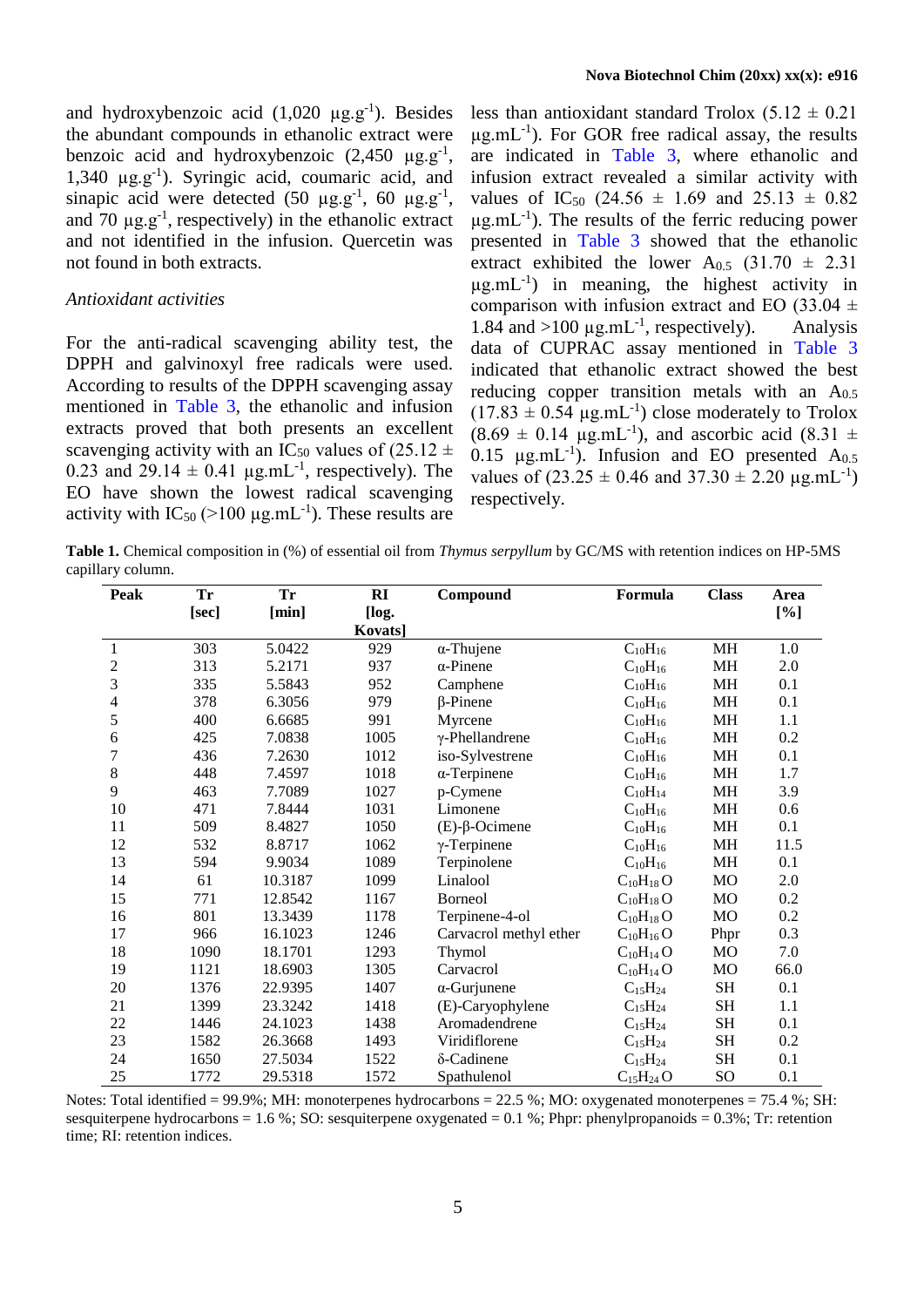| <b>Phenolic compounds</b> | <b>Ethanol</b> extract      | <b>Infusion extract</b>     |  |
|---------------------------|-----------------------------|-----------------------------|--|
|                           | [ $\mu$ g.g <sup>-1</sup> ] | [ $\mu$ g.g <sup>-1</sup> ] |  |
| Gallic acid               | 80                          | 80                          |  |
| $(+)$ -Catechin           | 630                         | 680                         |  |
| Chlorogenic acid          | 60                          | 170                         |  |
| Caffeic acid              | 100                         | 20                          |  |
| Hydroxybenzoic acid       | 1340                        | 1020                        |  |
| Epicatechin               | 130                         | 630                         |  |
| Syringic acid             | 50                          | <b>ND</b>                   |  |
| Coumaric acid             | 60                          | <b>ND</b>                   |  |
| Trans-ferrulic acid       | 250                         | 110                         |  |
| Sinapic acid              | 70                          | <b>ND</b>                   |  |
| Benzoic acid              | 2450                        | 5200                        |  |
| Hesperidin                | 300                         | 610                         |  |
| Rosmarinic acid           | 480                         | 17250                       |  |
| Cinnamic acid             | 10                          | 190                         |  |
| Ouercetin                 | <b>ND</b>                   | <b>ND</b>                   |  |

<span id="page-5-0"></span>**Table 2.** Qualitative and quantitative phenolic composition of *T. serpyllum*.

ND: Not Determined

the EO expressed the best antioxidant capacity with value of  $(12.77 \pm 1.19 \mu g.mL^{-1})$  followed by

As seen in the [Table 3](#page-5-1) for the phenanthroline assay, ethanol extract  $A_{0.5}$  (13.40  $\pm$  0.73 µg.mL<sup>-1</sup>) and infusion with  $(21.42 \pm 0.61 \,\mu g.mL^{-1})$ .

<span id="page-5-1"></span>**Table 3.** Antioxidant activity of *T. serpyllum* extracts.

| <b>Extracts</b>   | <b>DPPH</b><br>$IC_{50}[\mu g.mL^{-1}]$ | GOR<br>$IC_{50}[\mu g.mL^{-1}]$ | <b>Reducing</b><br>power<br>$A_{0.5}$ [µg.mL <sup>-1</sup> ] | <b>CUPRAC</b><br>$A_{0.5}$ [µg.mL <sup>-1</sup> ] | <b>Phenanthroline</b><br>$A_{0.5}$ [µg.mL <sup>-1</sup> ] |
|-------------------|-----------------------------------------|---------------------------------|--------------------------------------------------------------|---------------------------------------------------|-----------------------------------------------------------|
| Ethanolic extract | $25.12 \pm 0.23^{\circ}$                | $24.56 \pm 1.69^{\circ}$        | $31.70 \pm 2.31^{\circ}$                                     | $17.83 \pm 0.54^{\circ}$                          | $13.40 \pm 0.73^b$                                        |
| Infusion extract  | $29.14 \pm 0.41^{\circ}$                | $25.13 \pm 0.82^{\text{a}}$     | $33.04 \pm 1.84^{\circ}$                                     | $23.25 \pm 0.46^b$                                | $24.27 \pm 5.40^{\circ}$                                  |
| Essential oil     | >100                                    | >100                            | >200                                                         | $37.30 \pm 2.20^{\circ}$                          | $12.77 \pm 1.19^b$                                        |
| Trolox            | $5.12 \pm 0.21$ <sup>c</sup>            | $4.31 \pm 0.05^{\rm b}$         | $5.25 \pm 0.20^b$                                            | $8.69 \pm 0.14$ <sup>d</sup>                      | $5.21 \pm 0.27$ °                                         |
| Ascorbic acid     | $4.39 \pm 0.01$ <sup>d</sup>            | $5.02 \pm 0.01^{\rm b}$         | $3.62 \pm 0.29^b$                                            | $8.31 \pm 0.15^{\rm d}$                           | $3.08 \pm 0.02$ <sup>c</sup>                              |

Notes:  $A_{0.5}$  and IC<sub>50</sub> are mentioned as concentrations at 0.5 absorbances and concentration making 50 % inhibitions percentages respectively. Values of  $A_{0.5}$  and  $IC_{50}$  are indicated as Means  $\pm$  SD of three tests and the values stated in the unchanged column with different superscripts (**a**, **b**, **c**, **d**) presents significant differences at (P<0.05). (>100) indicates that values of IC<sub>50</sub> and A<sub>0.5</sub> are higher than 100  $\mu$ g.mL<sup>-1</sup>.

#### *The photo-protective (skin-protective) activity*

<span id="page-5-2"></span>The dermoprotective activity of *T. serpyllum* extracts is investigated for the first time by measuring of the Sun Protection Factor (SPF). The SPF values for wild thyme extracts are presented in [Table 4.](#page-5-2) Infusion and ethanolic extracts showed similar values with SPF (38.82  $\pm$  2.23 and 38.34  $\pm$ 2.29, respectively). EO exhibited a weak activity with  $(4.81 \pm 0.25)$ .

**Table 4.** SPF values of *T. serpyllum* extracts.

| <b>Extracts</b> | SPF              |
|-----------------|------------------|
| Ethanolic       | $38.34 \pm 2.29$ |
| <b>Infusion</b> | $38.82 \pm 2.23$ |
| Essential oil   | $4.81 \pm 0.25$  |

Values of SPF are indicated as means  $\pm$  SD of three tests.

### **Discussion**

Essential oils extracted from aromatic and medicinal plants are constituted of various volatile and lipophilic compounds, obtained from various chemical classes [\(Turek and Stintzing 2013\)](#page-9-5).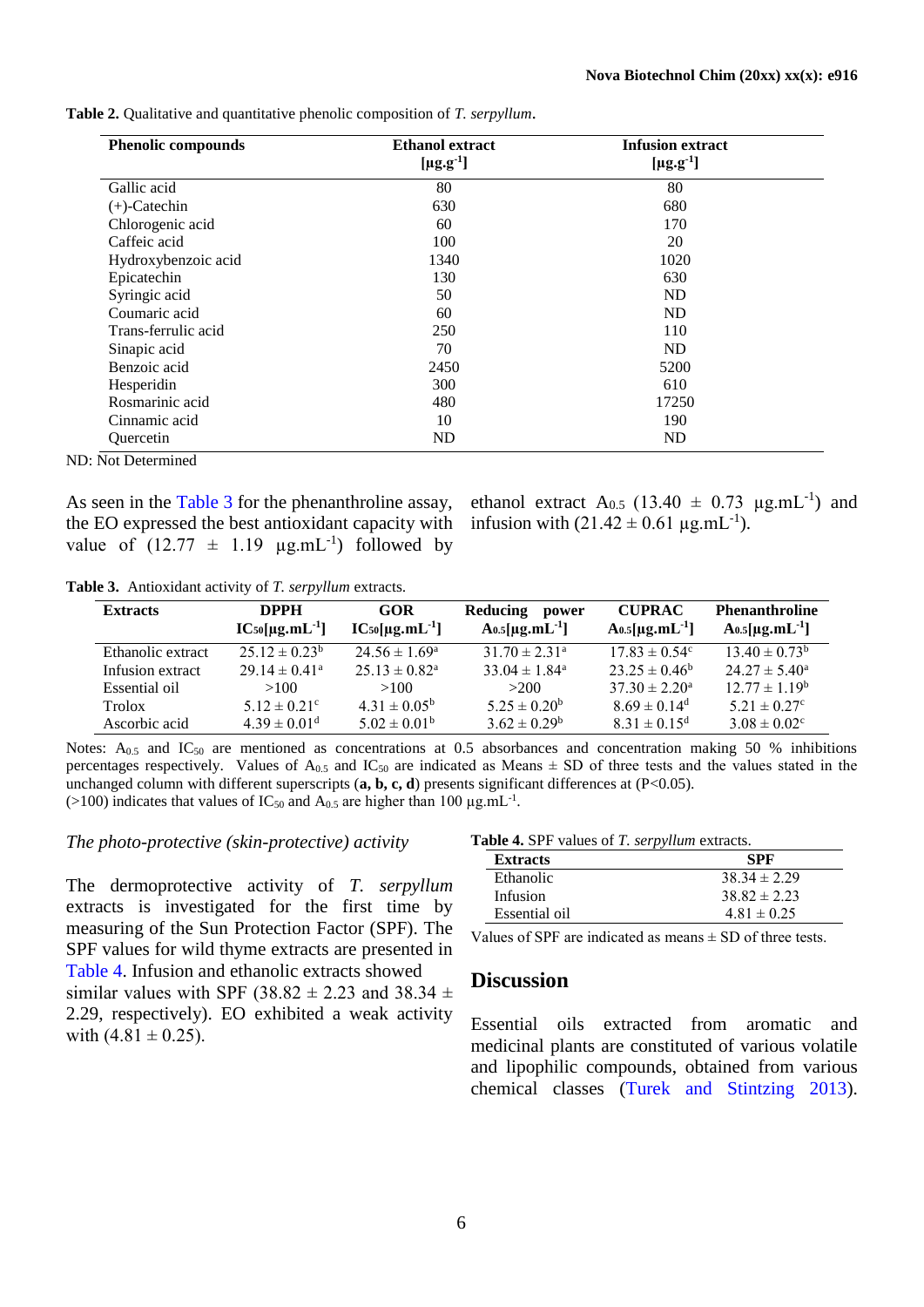The yield of extracted essential oil by hydrodistillation from *T. serpyllum* was in accordance to the [European Pharmacopoeia \(2010\)](#page-8-10) (a minimum of 0.3 %  $(w/w)$ ) as mentioned by [\(Wesołowska](#page-9-6) *et al*. [2012\)](#page-9-6). Reported yields from Poland and Jordan were 2.5 % and 1.05 %, respectively, according to studies of [Abu-Darwish](#page-7-2)  *et al*[. \(2009\)](#page-7-2) and Wesolowska *et al*. (2014). Comparing these results with ours, the content (5.66 %) of extracted EO was higher. The chemical composition after analysis by GC/MS revealed that carvacrol was the main component. Thus, it agreed with those reported by Kirillov *et al*[. \(2016\).](#page-8-11) However, the amount of carvacrol detected (66 %) was higher in comparison with other studies. Significant differences were observed about a major component of *T. serpyllum* where it was found p-cymene in the Italian wild *Thyme* [\(D'Auria](#page-8-12)  [and](#page-8-12) [Racioppi](#page-8-12) 2015). The difference in percentages of carvacrol, γ-terpinene, and p-cymene in *T. serpyllum* can be affected by climatic factors following reports of [Wesołowska](#page-9-6) *et al*. (2012). The results of the GC/MS analysis showed a wide variation in main components and their amount from those mentioned in other works. According to Banaeva *et al*[. \(1998\),](#page-8-13) these variations can be attributed to the geographical source, collecting season, climatic conditions and extraction methods. Polyphenol compounds such as phenolic acids, flavonoids, tannins, and coumarins can be extracted from plants using several techniques and different solvents [\(Perron and Brumaghim 2009\)](#page-9-7). The chromatographic analysis in the conducted study detected the rosmarinic acid, hydrobenzoic acid, and benzoic acid as the main components. Our results are similar to those of Janiak *et al*[. \(2017\)](#page-8-14) who have reported that rosmarinic acid is the main component in aqueous extract of wild thyme. Furthermore, it was found with higher amounts than their results. Quercetin was not found in both extracts which is in conformity with [Miron](#page-8-15) *et al*. [\(2011\)](#page-8-15) studies. According to [Jovanović](#page-8-16) *et al*. [\(2016\)](#page-8-16) the concentration of phenolic compounds and their structure can influence their bioactive properties. Studies reported by [Jovanović](#page-8-17) *et al*. [\(2019\)](#page-8-17) confirmed that the phenolic pattern of thyme species can be influenced by variability of experimental extraction methods including solvent

type (polarity, ratio and mixture), temperature also bound and free phenolic extracts.

Evaluation of antioxidant ability for crude extracts must be performed using more than one method due to the complexity of the antioxidant process [\(Aruoma 2003\)](#page-8-18). For the anti-radical scavenging ability test, DPPH and galvinoxyl free radicals were used. The GOR and DPPH radical scavenging power were evaluated in term of hydrogen atom and/or electron donating capacity and determined by  $IC_{50}$  where low values represent high antioxidant capacities.

The infusion presented a high amount of rosmarinic acid in the HPLC analysis than ethanol extract but slightly low antioxidant potential. This can be explained by reports of Kulišić *et al*[. \(2006\)](#page-8-19) who mentioned that the power of compounds in water infusions may decrease a little due to their dilution and combination with other substances in the mixture of infusion. The ethanolic and infusion extracts showed the best free radical scavenging activity using the galvinoxyl free radical than DPPH. These results are consistent with works of Tirzitis *et al*[. \(2010\)](#page-9-8) who revealed that galvinoxyl is more reactive against phenolics and tightly allied to physiological oxygen radical action than DPPH. The CUPRAC and reducing power antioxidant assays were assessed in order to associate properties of *T. serpyllum* bioactive compounds with their antioxidant potential (iron binding capacity). Obtained results about the reducing power of iron indicated the ability of *T. serpyllum* polyphenols to act as electron donors. [Eghbaliferiz](#page-8-20) [\(2016\)](#page-8-20) mentioned that polyphenols are able to form a stable complex with transition metals. Regarding the CUPRAC, the antioxidant activity is determined on measurement of absorbance for a yellow-orange complex (copper (I)-neocuproine) obtained by reduction of copper (II) into copper (I) in the presence of antioxidant compounds at 450 nm. This method was developed by [Apak](#page-7-1) *et al*. [\(2004;](#page-7-1) [2007\)](#page-8-21) who reported that this reaction can estimate lipophilic and hydrophilic antioxidants (αtocopherol and β-carotene) at the same time. [Kϋlcϋ](#page-8-22) *et al*[. \(2019\)](#page-8-22) reported a lower cupric reducing activity than our results for ethanolic extract of Turkish *T. serpyllum*. Basing on our results and according to Apak *et al*[. \(2004\)](#page-7-1) the CUPRAC reagent was sensitive against thiol-kind oxidants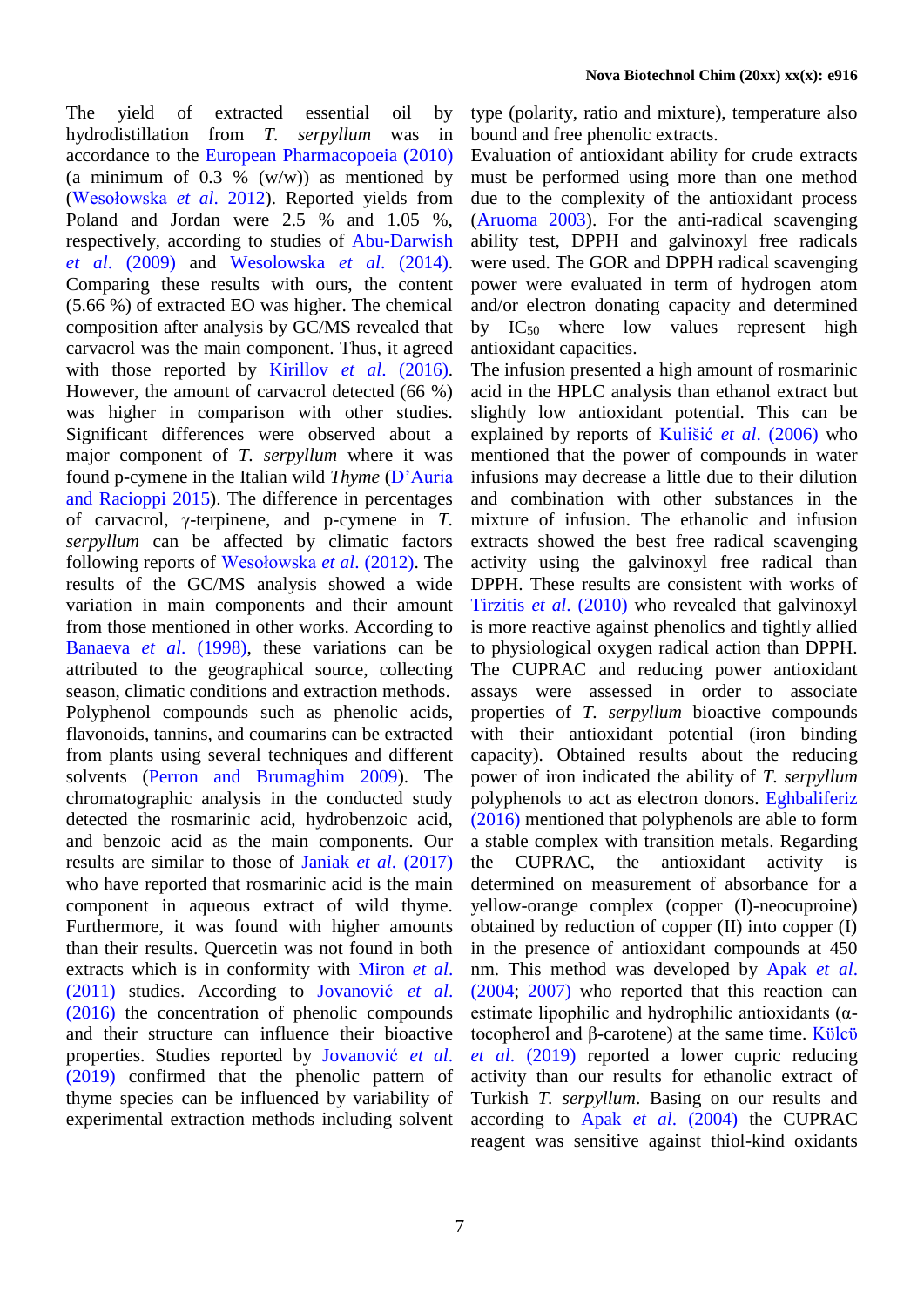and entails faster kinetics than reducing power method. Furthermore, Kim [and Choe \(2018\)](#page-8-23) stated that the metal chelating activity depended on structure, location and number of hydroxylgroups, pH, and the concentration of polyphenols. Evaluation of antioxidant activity with phenanthroline method is based on the iron chelating ability of extracts by reacting with formed complex ferrous-*O*-phenanthroline and reducing the Fe (III) to Fe (II) [\(Berker](#page-8-24) *et al*. 2007). This method was used for extracts and edible oils as reported by [Szydłowska-Czerniak](#page-9-4) *et al*. (2008) but as far as we could possibly know that was not tested for essential oils. Depending on our results, essential oil revealed the higher reducing ability and was quite similar to ethanolic extract. This can be explained by its richness of phenols (carvacrol 66 % and thymol 7.5 % as mentioned above in GC/MS results). These results can be in conformity with [Christodouleas](#page-8-5) *et al*. (2014) who reported that lipophilic extracts contributed more than 90 % to the total reducing of whole oil using phenanthroline-Fe method.

The sunburn, skin inflammation and skin cancer may appear as a result of regular exposure to UV radiation. These UV rays can promote photochemical reactions that induce the generation of free radicals such as  $O_2$ <sup>-</sup>, HOO<sup>-</sup>, and OH<sup>-</sup> [\(Batista](#page-8-25) *et al*. 2021). Some studies are in quest for natural sunscreen products to reverse and block these UV radiations. The photo-protective capacity of plant extracts is investigated by measuring the sun protection factor (SPF). The levels of protection were mentioned by [Schalka](#page-9-9) *et al*. (2011) where SFP values were minimum (2-12), moderate  $(12-30)$ , high  $(30-50)$ , and maximum at  $>50$ . SPF values of ethanolic and infusion extracts indicates high skin-protective activity due to their polyphenols that can absorb at wavelength between 280nm and 320nm. These results can make the *T. serpyllum* extracts as potential skin-protective agents that can be used as additives in dietary and in the production of sunscreens for better photoprotection.

# **Conclusion**

*Thymus serpyllum* extracts were evaluated for their chemical profile, antioxidant, and skin-protective activities. Experimental results of antioxidant assays (DPPH, GOR, CUPRAC, Reducing power, and phenanthroline) revealed that both of ethanol and infusion extracts showed high antioxidant activities. Although the richness of infusion extract with phenolic acids was mainly by rosmarinic acid, the active compounds of infusion can be slightly affected by dilution and their reaction with other compounds in mixture and this has been proven by other studies. In this study, we reported for the first time the good potential of *T. serpyllum* as a photoprotective agent which can offer an initiation point for therapeutic research to use these extracts in a formulation of dermo-protective products for skin disorders. Basing on our results, it can be concluded that *T. serpyllum* from the Mascara region represented an effective source of antioxidant components that may be used as an alternative to synthetic antioxidants for treatment of pathologies associated with free radical damages and in food industries as additives to retard food deterioration and to upgrade the storage length of food products.

#### **Acknowledgments**

The authors are grateful to Prof. Benhassaini Hachemi (Laboratory of Plant Biodiversity, Conservation and Enhancement, Faculty of Natural and Life science, University of Djillali Liabes Sidi Bel Abbes, Algeria) for identification of plant material of *Thymus serpyllum*  L*.*

#### **Conflict of Interest**

The authors declare that they have no conflict of interest.

#### **References**

- <span id="page-7-0"></span>Abdulqadir A, Cakmak YS, Zengin G (2018) Phenolic compounds, antioxidant properties and enzyme inhibition ability of *Adiantum capillus veneris* L. linked to Alzheimer's Disease, *Diabetes Mellitus* and Skin Disorders. Cur. Org. Chem. 22: 1697-1703.
- <span id="page-7-2"></span>Abu-Darwish MS, Abu-Dieyeh ZH, Mufeed B, Al-Tawaha ARM, Al-Dalain SYA (2009) Trace element contents and essential oil yields from wild thyme plant (*Thymus serpyllum* L.) grown at different natural variable environments, Jordan. J. Food Agric. Environ. 7: 920-924.
- <span id="page-7-1"></span>Apak R, Güçlü K, Özyürek M, Karademir SE (2004) Novel total antioxidant capacity index for dietary polyphenols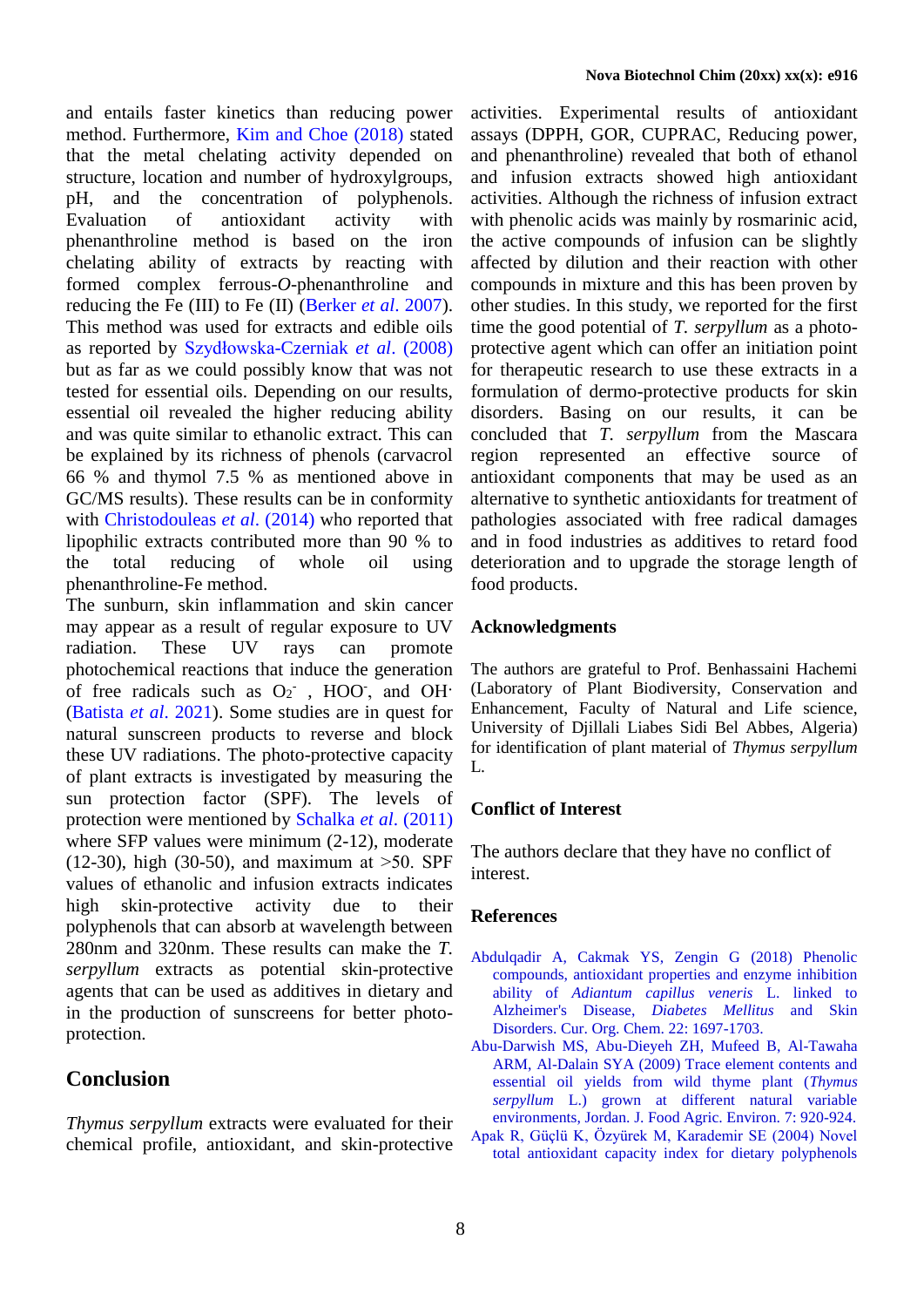<span id="page-8-14"></span>and vitamins C and E using their cupric ion reducing capability in the presence of neocuproine: CUPRAC method. Agric. Food Chem. 52: 7970-7981.

- <span id="page-8-21"></span>Apak R, Güçlü K, Demirata B, Özyürek M, Çelik S E, Bektaşoğlu B, Özyurt D (2007) Comparative evaluation of various total antioxidant capacity assays applied to phenolic compounds with the CUPRAC assay. Molecules. 12: 1496-1547.
- <span id="page-8-18"></span>Aruoma OI (2003) Methodological considerations for characterizing potential antioxidant actions of bioactive components in plant foods. Mutat. Res. 523: 9-20.
- <span id="page-8-13"></span>Banaeva YA, Pokrovsky LM, Tkachev AV (1998). Chemical composition of the essential oil of *Thymus serpyllum* L.s.l. growing wild in Altai region. *In* International conference on natural products and physiologically active substances (ICNPAS-98), Novosibirsk. Russia, pp. 59.
- <span id="page-8-25"></span>Batista JS, Salatino A, Negri G, Jara CEP, de Paiva KAR, dos Santos WLA, Rodrigues VHV (2021) Photoprotective activity of geopropolis produced by *Melipona subnitida* (Apidae, Meliponinae) in the semiarid of the Brazilian Northeast. Res. Soc. Dev. 10: e11210212305.
- <span id="page-8-24"></span>Berker KI, Güçlü K, Tor İ, Apak R (2007) Comparative evaluation of Fe (III) reducing power-based antioxidant capacity assays in the presence of phenanthroline, bathophenanthroline, tripyridyltriazine (FRAP), and ferricyanide reagents. Talanta. 72: 1157-1165.
- <span id="page-8-5"></span>Caponio F, Alloggio V, Gomes T (1999) Phenolic compounds of virgin olive oil: Influence of paste preparation techniques. Food Chem. 64: 203-209.
- Christodouleas DC, Fotakis C, Papadopoulos K, Calokerinos AC (2014). Evaluation of total reducing power of edible oils. Talanta. 130: 233-240.
- <span id="page-8-12"></span>D'Auria M, Racioppi R (2015) The effect of drying of the composition of volatile organic compounds in *Rosmarinus officinalis*, *Laurus nobilis*, *Salvia officinalis* and *Thymus serpyllum*: A HS-SPME-GC-MS study. J. Essent. Oil-Bear. Plants. 18: 1209-1223.

<span id="page-8-10"></span>European Pharmacopoeia 7.0, 1267-1268 (2010).

- <span id="page-8-20"></span>Eghbaliferiz S, Iranshahi M (2016) Prooxidant activity of polyphenols, flavonoids, anthocyanins and carotenoids: updated review of mechanisms and catalyzing metals. Phytother Res. 30: 1379-1391.
- <span id="page-8-6"></span>El Aanachi, S, Gali L, Nacer SN, Bensouici C, Dari K, Aassila H (2020). Phenolic contents and in vitro investigation of the antioxidant, enzyme inhibitory, photoprotective, and antimicrobial effects of the organic extracts of Pelargonium graveolens growing in Morocco. Biocatal. Agric. Biotechnol. 29: 101819.
- <span id="page-8-9"></span>El Aanachi S, Gali L, Rammali S, Bensouici C, Aassila H, Dari K (2021). In vitro study of the antioxidant, photoprotective, anti-tyrosinase, and anti-urease effects of methanolic extracts from leaves of six Moroccan Lamiaceae. J. Food Meas. Charact. 15: 1785-1795.
- <span id="page-8-7"></span>Gali L, Bedjou F (2019). Antioxidant and anticholinesterase effects of the ethanol extract, ethanol extract fractions and total alkaloids from the cultivated *Ruta chalepensis*. S. Afr. J. Bot. 120: 163-169.
- Janiak MA, Slavova-Kazakova A, Kancheva VD, Ivanova M, Tsrunchev T, Karamać M (2017) Effects of γ-irradiation

of wild thyme (*Thymus serpyllum* L.) on the phenolic compounds profile of its ethanolic extract. Polish J. Food Nutr. Sci. 67: 309-316.

- <span id="page-8-3"></span>Jarić S, Mitrović M, Pavlović P (2015) Review of ethnobotanical, phytochemical, and pharmacological study of *Thymus serpyllum* L. Evid. Based Complement. Alter. Med. 2015: 101978.
- <span id="page-8-16"></span>Jovanović AA, Đorđević V, Zdunić GM, Šavikin KP, Pljevljakušić D, Bugarski BM (2016) Ultrasound-assisted extraction of polyphenols from *Thymus serpyllum* and its antioxidant activity. Hem. Ind. 70: 391-398.
- <span id="page-8-17"></span>Jovanović A, Skrt M, Petrović P, Častvan I, Zdunić G, Šavikin K, Bugarski B (2019) Ethanol *Thymus serpyllum* extracts: evaluation of extraction conditions via total polyphenol content and radical scavenging activity. Lekovite sirovine. 39: 23-29.
- <span id="page-8-23"></span>Kim J, Choe E (2018) Effect of the pH on the lipid oxidation and polyphenols of soybean oil-in-water emulsion with added peppermint (*Mentha piperita*) extract in the presence and absence of iron. Food Sci. Biotechnol. 27: 1285-1292.
- <span id="page-8-1"></span>Kindl M, Blažeković B, Bucar F, Vladimir-Knežević S (2015) Antioxidant and anticholinesterase potential of six thymus species. Evid. Based Complement. Alter. Med. 2015:403950.
- <span id="page-8-11"></span>Kirillov V, Stikhareva T, Mukanov B, Chebotko N, Ryazantsev O, Atazhanova G, Adekenov S (2016) Composition of the essential oil of *Thymus serpyllum* L. from Northern Kazakhstan. Essent. Oil-Bear. Plants. 19: 212-222.
- <span id="page-8-2"></span>Korać RR, Khambholja KM (2011) Potential of herbs in skin protection from ultraviolet radiation. Pharmacogn. Rev. 5: 164.
- <span id="page-8-22"></span>Külcü DB, Gökışık CD, Aydın S (2019) An investigation of antibacterial and antioxidant activity of nettle (*Urtica dioica* L.), mint (*Mentha piperita*), thyme (*Thymus serpyllum*) and *Chenopodium album* L. plants from Yaylacık Plateau Giresun, Turkey. Turk. J. Agric. Food Sci. Technol. 7: 73-80.
- <span id="page-8-19"></span>Kulišić T, Dragović-Uzelac V, Miloš M (2006) Antioxidant activity of aqueous tea infusions prepared from oregano, thyme and wild thyme. Food Technol. Biotechnol. 44: 485-492.
- <span id="page-8-8"></span>Mansur JDS, Breder MNR, Mansur MCDA, Azulay RD (1986) Determinaçäo do fator de proteçäo solar por espectrofotometria. An. Bras. Dermatol. 12: 1-4.
- <span id="page-8-0"></span>Martins N, Barros L, Santos-Buelga C, Silva S, Henriques M, Ferreira IC (2015) Decoction, infusion and hydroalcoholic extract of cultivated thyme: Antioxidant and antibacterial activities, and phenolic characterisation. Food Chem. 167: 131-137.
- <span id="page-8-15"></span>Miron TL, Plaza M, Bahrim G, Ibáñez E, Herrero M (2011) Chemical composition of bioactive pressurized extracts of Romanian aromatic plants. Chromatography A. 1218: 4918-4927.
- <span id="page-8-4"></span>Nikolić M, Glamočlija J, Ferreira I C, Calhelha RC, Fernandes Â, Marković T, Soković M (2014) Chemical composition, antimicrobial, antioxidant and antitumor activity of *Thymus serpyllum* L, *Thymus algeriensis* Boiss.